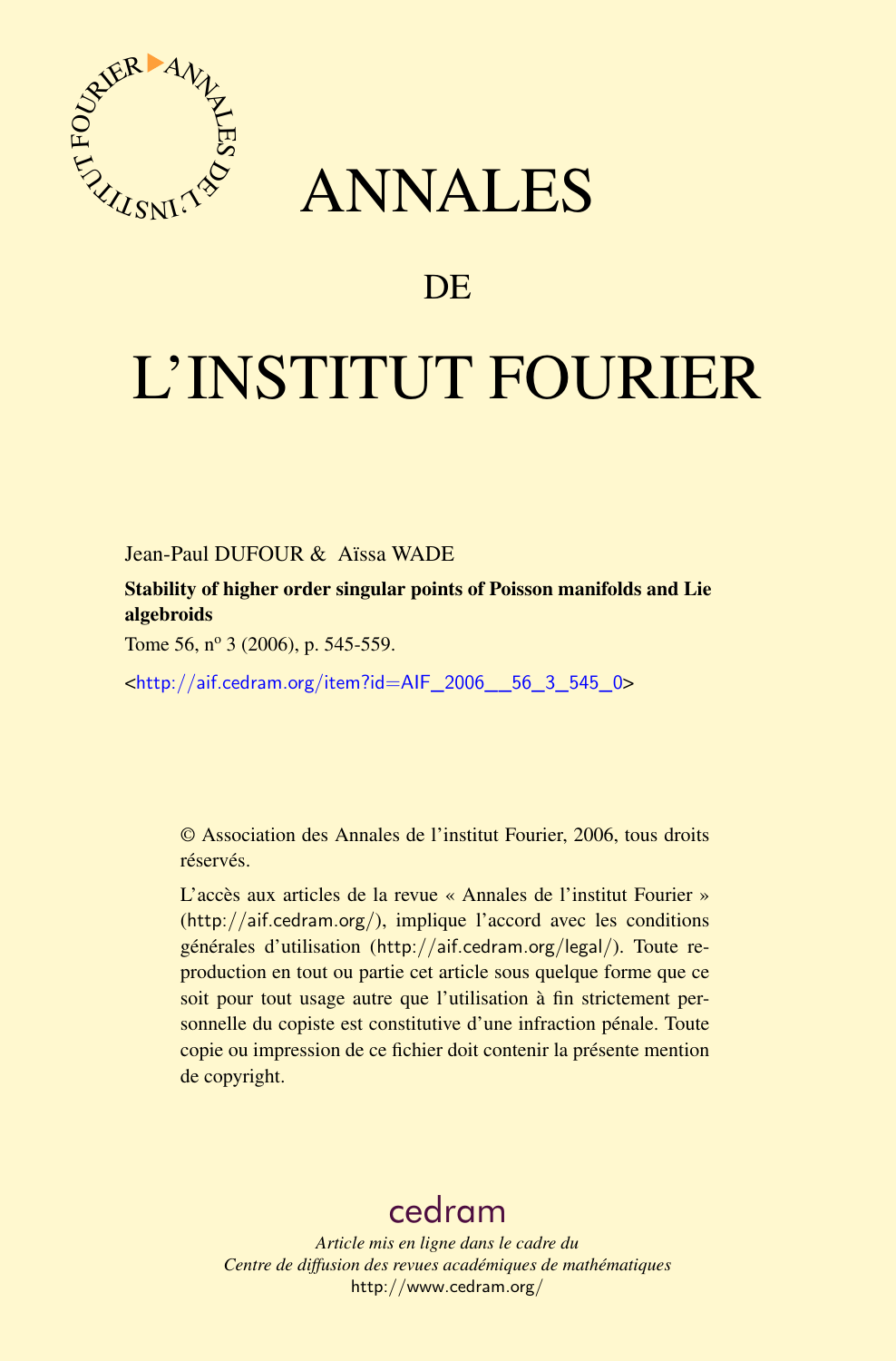### STABILITY OF HIGHER ORDER SINGULAR POINTS OF POISSON MANIFOLDS AND LIE ALGEBROIDS

**by Jean-Paul DUFOUR & Aïssa WADE (\*)**

Abstract. — We study the stability of singular points for smooth Poisson structures as well as general Lie algebroids. We give sufficient conditions for stability lying on the first-order approximation (not necessarily linear) of a given Poisson structure or Lie algebroid at a singular point. The main tools used here are the classical Lichnerowicz-Poisson cohomology and the deformation cohomology for Lie algebroids recently introduced by Crainic and Moerdijk. We also provide several examples of stable singular points of order  $k \geq 1$  for Poisson structures and Lie algebroids. Finally, we apply our results to pre-symplectic leaves of Dirac manifolds.

Résumé. — Nous étudions la stabilité des singularités de structures de Poisson lisses et des algèbroïdes de Lie générales. Nous donnons des conditions suffisantes de stabilité reposant sur la première approximation (pas nécessairement linéaire) d'une structure de Poisson ou d'algèbroïde de Lie en un point singulier. Les principaux outils utilisés ici sont la cohomologie de Lichnerowicz-Poisson classique et la cohomologie de déformation introduite récemment par Crainic et Moerdijk. De plus, nous fournissons plusieurs exemples de points singuliers stables d'ordre  $k \geqslant 1$ pour des structures de Poisson et des algèbroïdes de Lie. Finalement, nous appliquons nos résultats aux feuilles pré-symplectiques des variétés de Dirac.

#### **1. Introduction and main results**

Every bivector field on a smooth finite-dimensional manifold M will be considered as a map  $\Lambda : M \to \Lambda^2 TM$ . We endow the set  $\mathcal{V}_2(M)$  of all smooth bivector fields with the  $\mathcal{C}^s$ -topology, *i.e.*, the topology of uniform convergence on compact sets for  $\mathcal{C}^s$ -differentiable maps and their derivatives up to order s. The integer s will be made more precise later on.

*Keywords:* Poisson structure, Lie algebroid, Lichnerowicz-Poisson cohomology, stable point.

*Math. classification:* 53D17, 34Dxx, 37C15.

<sup>(\*)</sup> Research partially supported by the Shapiro Funds of the Mathematics Department at Penn State.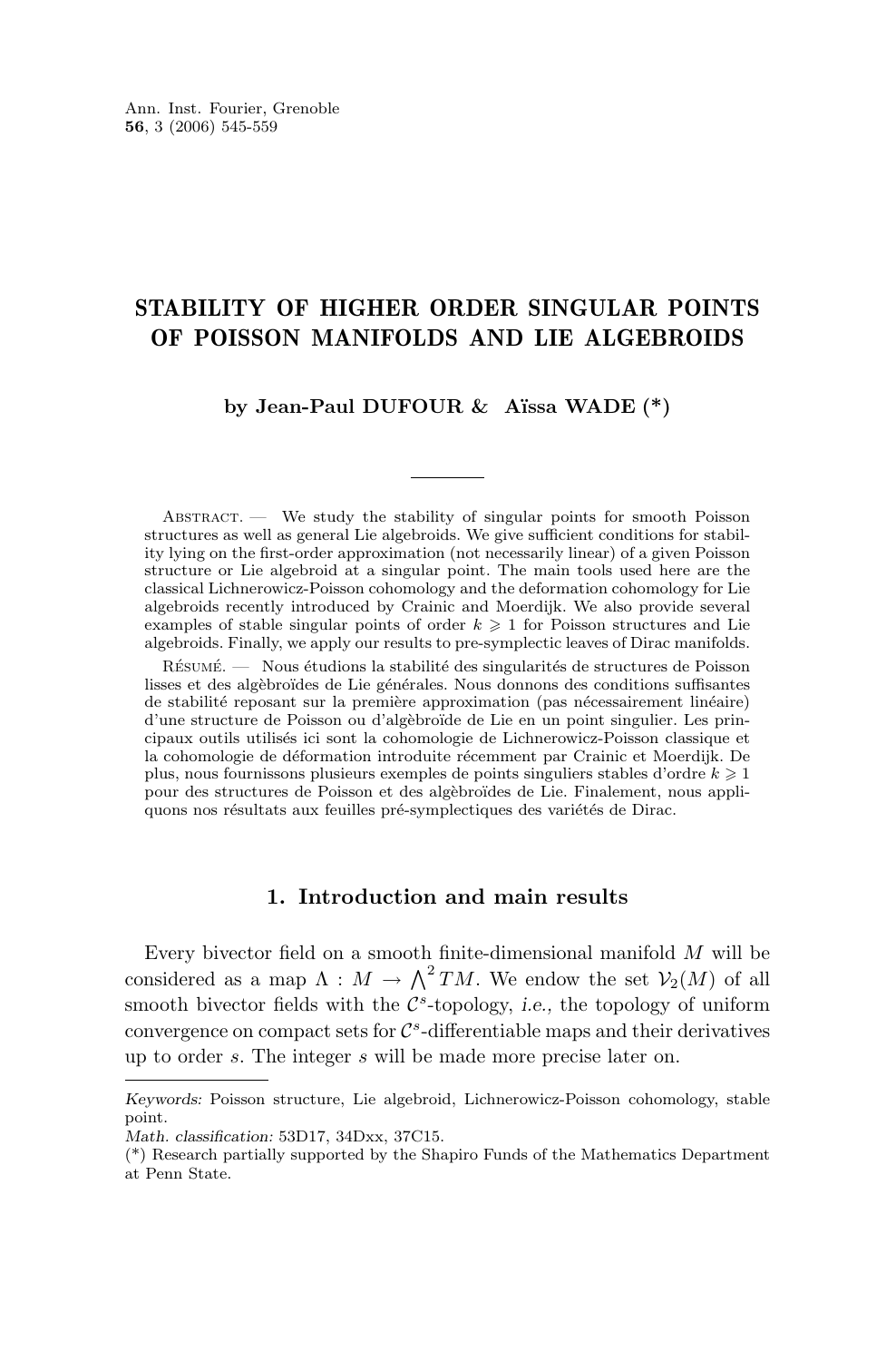A smooth Poisson structure on M is a bivector field  $\pi$  that satisfies the equation  $[\pi, \pi] = 0$ , where  $[ , ]$  is the Schouten-Nijenhuis bracket on multi-vector fields (see [\[13\]](#page-14-0)). A *singular point* of  $\pi$  is a point  $m \in M$  satisfying  $\pi(m) = 0$ . Such a point m is said to be *stable* if every Poisson structure  $\tilde{\pi}$ , which is close enough to  $\pi$ , has a singular point near m.

The following result, due to M. Crainic and R.-L. Fernandès, was announced at the 4th international conference on Poisson geometry (held in Luxembourg, June 2004):

THEOREM 1.1  $([4])$  $([4])$  $([4])$ . — Let  $\mathfrak g$  be the Lie algebra corresponding to the *1-jet of*  $\pi$  *at a singular point*  $m_0$ *. If the second scalar cohomology group of*  $\mathfrak g$  vanishes then  $m_0$  is stable. Conversely, suppose  $\mathfrak g$  is a Lie algebra such *that, every singular point of a degenerate Poisson structure whose 1-jet at that point corresponds to*  $\mathfrak g$  *is stable, then*  $H^2(\mathfrak g, \mathbb R) = \{0\}.$ 

After a quick reading of this result, one may think that  $H^2(\mathfrak{g}, \mathbb{R}) = \{0\}$  is a necessary and sufficient condition for the stability of a singular point of a Poisson structure. However, a *curious phenomenon* occurs: there are plenty of stable singular points for Poisson structures having a zero 1-jet, hence  $H^2(\mathfrak{g}, \mathbb{R}) \neq 0$ . In Section [2,](#page-5-0) we will establish a stability criterion for general singularities which improves the one given by Crainic and Fernandès.

First, we recall some definitions. Two smooth maps from  $M$  to a manifold N have the same k-jet at a point  $m \in M$  if they coincide at m and the derivatives of their local expressions, relative to any local coordinate system, agree at that point up to order  $k$   $(k \geq 0)$ . We denote by  $J_{\Phi}^{k}(m)$  the  $k$ -jet at m of a function  $\Phi \in C^{\infty}(M, N)$ . Precisely,  $J_{\Phi}^{k}(m)$  is the equivalence class of  $\Phi$  under the equivalence relation "to have the same k-jet at m".

A *singularity of order* k for a Poisson structure  $\pi$  on M is a point  $m \in M$ , where the  $(k-1)$ -jet of  $\pi$  vanishes but not its k-jet  $(k > 0)$ . We say that such a singularity is k-stable if, for every neighborhood  $\Omega$  of m in M, there is a neighborhood W of  $\pi$  in  $\mathcal{V}_2(M)$  such that every Poisson structure in W has a singularity of order k in  $\Omega$ .

Associated to any singular point m of order k for a Poisson structure  $\pi$ , there is a k-homogeneous Poisson structure on  $T_mM$  which is determined, up to isomorphism, by the kth-order terms of the Taylor expansion of  $\pi$ at m. This new Poisson tensor  $\pi^{(k)}$  will be called the k-homogeneous part of  $\pi$  at m. We associate to  $\pi^{(k)}$  the *homogeneous Lichnerowicz-Poisson cohomology complex* (see [\[9\]](#page-14-0)):

$$
\mathcal{V}_1^{(s-k+1)}(T_m M) \stackrel{\partial_1^{s-k+1}}{\longrightarrow} \mathcal{V}_2^{(s)}(T_m M) \stackrel{\partial_2^s}{\longrightarrow} \mathcal{V}_3^{(s+k-1)}(T_m M) \cdots
$$

ANNALES DE L'INSTITUT FOURIER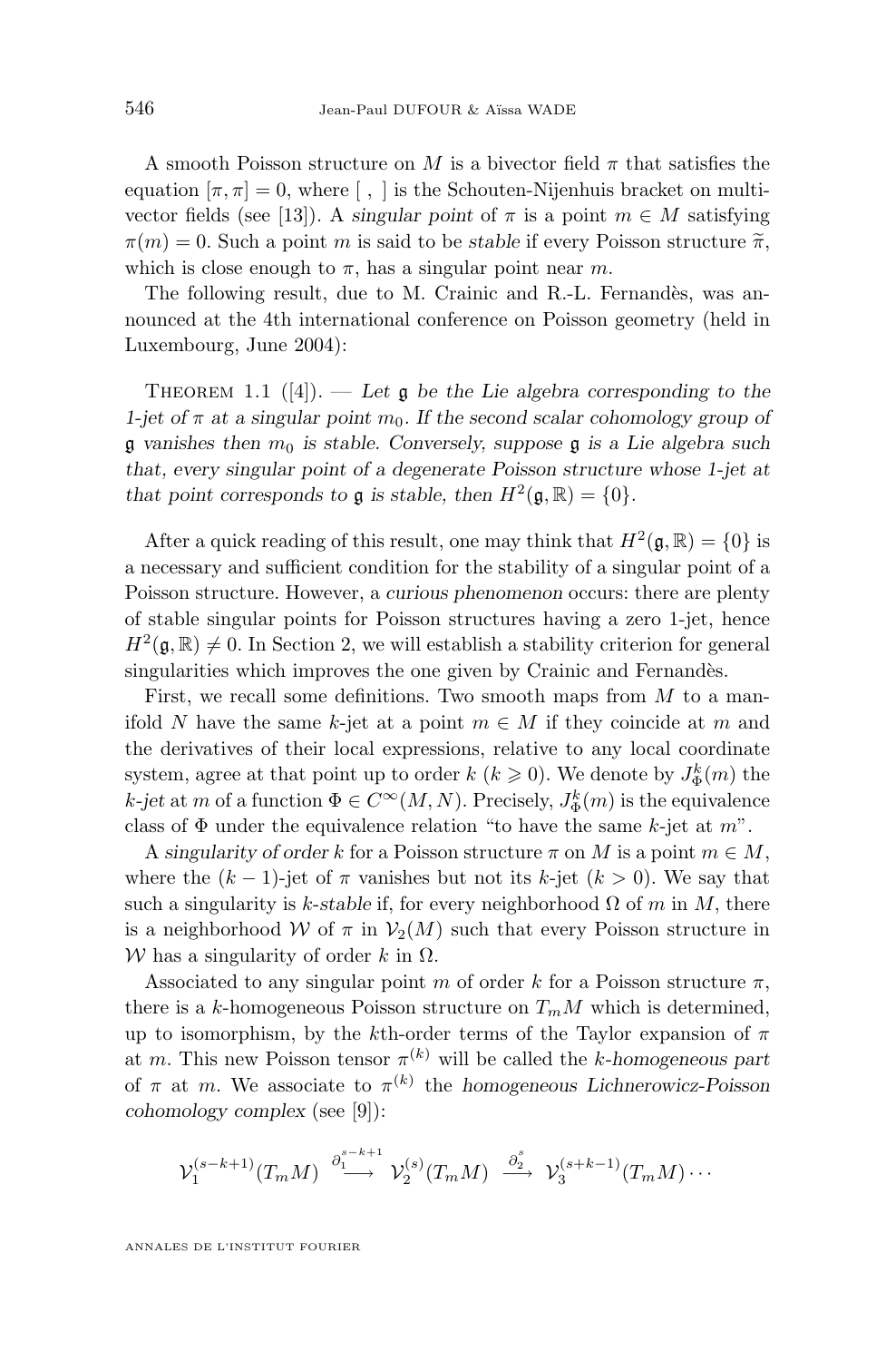<span id="page-3-0"></span>where  $\mathcal{V}_r^{(s)}(T_m M)$  is the space of s-homogeneous r-vector fields on  $T_m M$ (with  $\mathcal{V}_r^{(s)}(T_m M) = \{0\}$  for  $s < 0$ ), and the operators  $\partial_r^{\ell}$  are defined by

$$
\partial_r^{\ell}(A) = [\pi^{(k)}, A],
$$

for all  $\ell$ -homogeneous multi-vector field A. The corresponding second cohomology group is

$$
H^{2,s}_{\mathrm{LP}}(\pi^{(k)}) = \frac{\mathrm{Ker}\left(\partial_2^s\right)}{\mathrm{Im}\left(\partial_1^{s^{-k+1}}\right)}.
$$

Under these notations, we have the following theorem, where  $\mathcal{V}_2(M)$  is equipped with the  $\mathcal{C}^{2k}$ -topology.

THEOREM 1.2. — Let m be a singularity of order k for a given Poisson *structure whose k*-homogeneous part at *m* is  $\pi^{(k)}$ . If  $H_{\text{LP}}^{2,s}(\pi^{(k)}) = \{0\}$ , for any  $s = 0, \ldots, k - 1$ , then *m* is a k-stable singularity.

Our second main result concerns the stability problem for general Lie algebroids. A *Lie algebroid* ([\[17\]](#page-15-0)) is a triple  $(F, [ , ], \varrho)$  formed by a vector bundle  $F$  over a smooth manifold  $M$  together with a Lie bracket on the space  $\Gamma(F)$  of smooth sections of F, and a bundle map  $\rho: F \to TM$  called *the anchor map* such that

$$
[X, fY] = f[X, Y] + (\varrho(X) \cdot f)Y, \quad \forall X, Y \in \Gamma(F), \ f \in C^{\infty}(M).
$$

The distribution  $\text{Im}\rho$  induces a singular foliation on M which is called the *foliation of the Lie algebroid.* A *singular point for a Lie algebroid* is, by definition, a point  $m$  of the base manifold  $M$  where the leaf of the associated foliation reduces to that point.

Our goal is to give a criterion for the stability of these singularities. But first, we have to put a suitable topology on the set of Lie algebroid structures on a given vector bundle. To do so and to present our results, we begin by recalling that there is a one-to-one correspondence between Lie algebroids and some special Poisson structures.

A *fiber-wise linear Poisson structure* on a vector bundle  $p: E \to M$  is a Poisson structure on  $E$  which has the following properties:

• The bracket of two fiber-wise linear functions is fiber-wise linear.

• The bracket of a fiber-wise linear function and a basic one is basic (every basic function on E has the form  $f \circ p$ , where f is a function on M).

• The bracket of two basic functions vanishes.

A fiber-wise linear Poisson structure Π has the local form

$$
\Pi = \sum_{1 \leq i < j \leq r} f_{i,j}^s(x) y_s \partial y_i \wedge \partial y_j + \sum_{1 \leq i \leq r} \sum_{1 \leq j \leq d} g_{i,j}(x) \partial y_i \wedge \partial x_j,
$$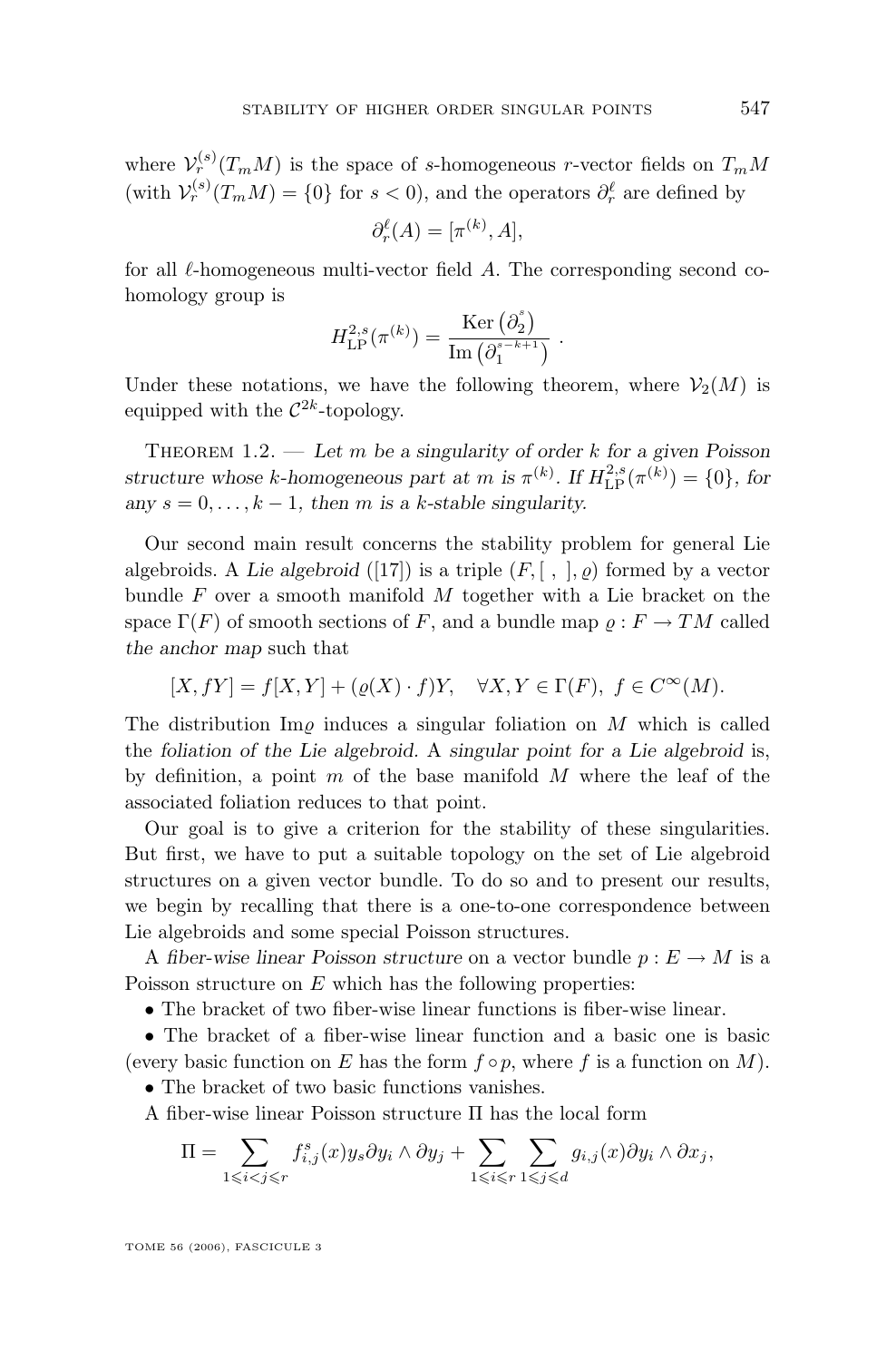in any system of fibered coordinates  $(x, y)$ , where  $x = (x_1, \ldots, x_d)$  is a coordinate system on the base manifold M and  $y = (y_1, \ldots, y_r)$  consists of functions that are linear on the fibers  $(\partial z \text{ stands for } \frac{\partial}{\partial z}).$ 

It is well-known that there is a one-to-one correspondence between Lie algebroid structures on a vector bundle  $F$  and fiber-wise linear Poisson structures on the total space of its dual  $E = F^*$  (see for instance [\[17\]](#page-15-0)). Hereafter, we identify these two concepts: the concept of a Lie algebroid will be sometimes employed instead of that of a fiber-wise linear Poisson structure. In particular, the topology we put on the set of Lie algebroid structures on a given vector bundle  $F$  is the one which corresponds to the  $\mathcal{C}^s$ -topology for bivector fields on the total space of the dual vector bundle  $E = F^*$  (the integer s will be specified later on). A point m of the base manifold M is a singular point of a Lie algebroid if and only if  $0<sub>m</sub>$ , the origin of the fiber over  $m$ , is a singular point of the associated fiber-wise linear Poisson structure Π. In the above local expression of  $\pi$ , such a singular point corresponds to a point x with  $g_{i,j}(x) = 0$ .

It makes sense to speak of *singularities of order* k *for a Lie algebroid*. By definition, these are singular points m such that  $0<sub>m</sub>$  is a singularity of order k for Π. The first non-zero terms in the Taylor expansion of  $\Pi$  at  $0_m$ have the local form

$$
\Pi^{(k)} = \sum f_{i,j}^{(k-1),\ell}(x)y_{\ell}\partial y_i \wedge \partial y_j + \sum g_{i,j}^{(k)}(x)\partial y_i \wedge \partial x_j,
$$

where  $g_{i,j}^{(k)}$  (resp.  $f_{i,j}^{(k-1),\ell}$ ) are k-homogeneous (resp.  $(k-1)$ -homogeneous) polynomials. When  $k = 1$  we have

$$
\Pi^{(1)} = \sum a_{i,j}^{\ell} y_{\ell} \partial y_i \wedge \partial y_j + \sum b_{i,j}^{\ell} x_{\ell} \partial y_i \wedge \partial x_j,
$$

where  $a_{i,j}^{\ell}$  are structure constants for a Lie algebra  $\mathfrak g$  and  $b_{i,j}^{\ell}$  are constants. It corresponds to the algebroid associated to a linear action of the Lie algebra g on the tangent space of the base manifold at a given point (see for example [\[17\]](#page-15-0)).

As for general Poisson structures, the first homogeneous terms of the Taylor expansion at  $0_m$ , denoted  $\Pi^{(k)}$ , determine a k-homogeneous Lie algebroid. Moreover, we can see that  $\Pi^{(k)}$  is a fiber-wise linear Poisson structure on  $V = T_{0m}E$ , viewed as a trivial vector bundle with base  $T_mM$ and fiber  $T_{0_m}(p^{-1}(m)) \simeq p^{-1}(m)$ . We say that the algebroid singularity m is k-stable if, for every neighborhood  $\Omega$  of m in M, there is a neighborhood W of  $\Pi$  in  $\mathcal{V}_2(E)$  such that every fiber-wise linear Poisson structure in W has a singularity of order k in  $\Omega$ . Even though Lie algebroids can be viewed as specific Poisson structures, the Lichnerowicz-Poisson cohomology used in Theorem [1.2](#page-3-0) is not suitable for the study of the stability problem for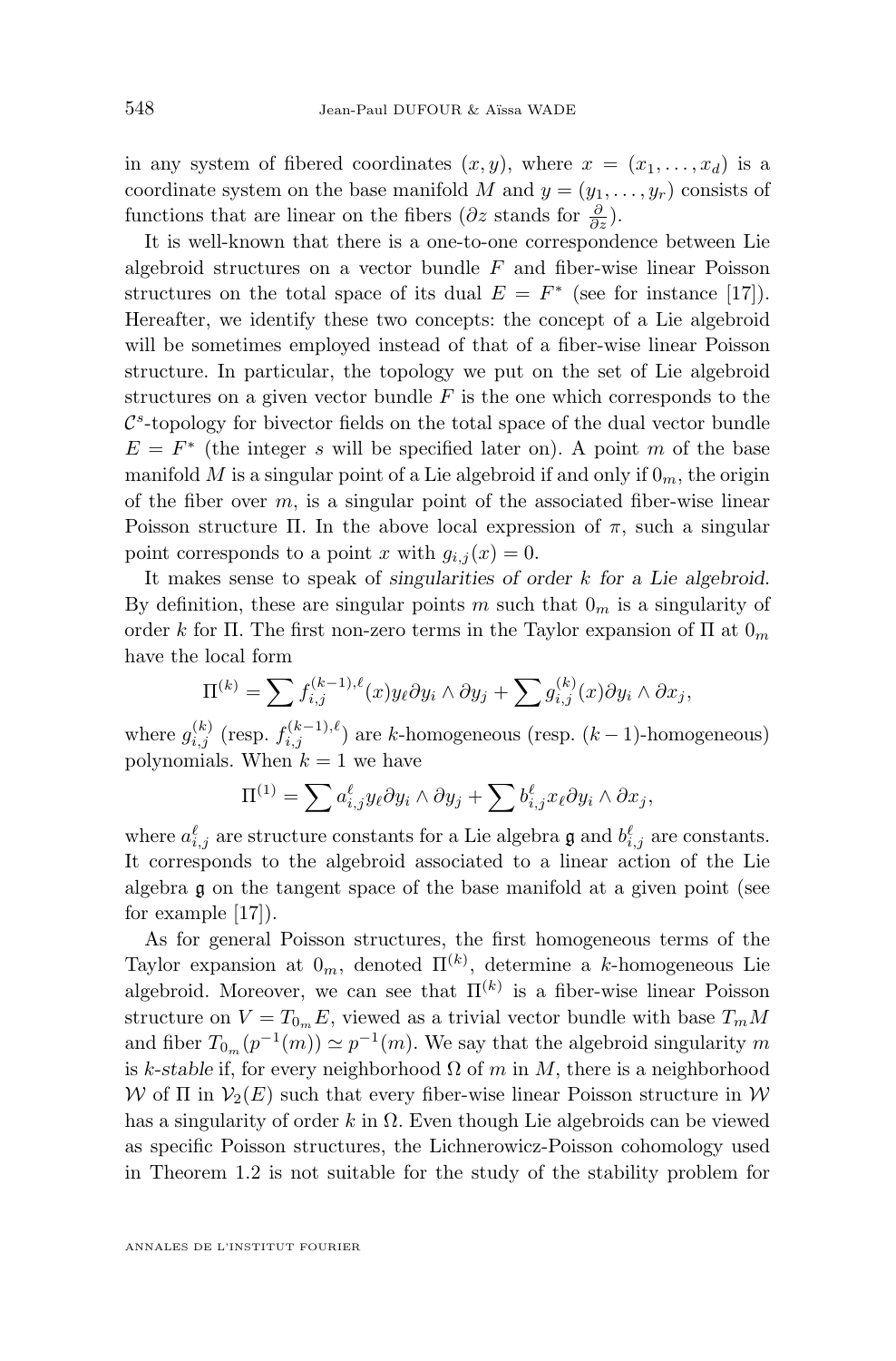<span id="page-5-0"></span>Lie algebroids. One needs to use the *deformation cohomology* introduced recently by Crainic and Moerdijk (see [\[5\]](#page-14-0)). This is also called *the linear fiber-wise Poisson cohomology* for Lie algebroids (see [\[9\]](#page-14-0)). Hereafter, we will use a local and homogeneous version. We attach to  $\Pi^{(k)}$  the deformation complex

$$
\mathcal{V}_{1,lin}^{(s-k+1)}(T_{0m}E) \stackrel{\partial_1^{s-k+1}}{\longrightarrow} \mathcal{V}_{2,lin}^{(s)}(T_{0m}E) \stackrel{\partial_2^{s}}{\longrightarrow} \mathcal{V}_{3,lin}^{(s+k-1)}(T_{0m}E) \cdots
$$

which is by definition the sub-complex of the Lichnerowicz-Poisson complex. Precisely, we replace  $\mathcal{V}_r^{(s)}(T_{0_m}E)$  by its sub-space  $\mathcal{V}_{r,lin}^{(s)}(T_{0_m}E)$  formed by s-homogeneous  $r$ -vector fields  $K$  which satisfies the following properties:

•  $K(df_1, \ldots, df_r)$  is fiber-wise linear if  $f_1, \ldots, f_r$ , are fiber-wise linear,

•  $K(df_1 \ldots, df_r)$  is basic if  $f_1, \ldots, f_{r-1}$ , are fiber-wise linear and  $f_r$  is basic,

•  $K(df_1 \ldots, df_r) = 0$  if at least two of the  $f_i$  are basic.

In any local coordinates  $(x, y)$  chosen as above, elements of  $\mathcal{V}_{r, lin}^{(s)}(V)$ have the form

$$
\sum f_{i_1...i_r}^{(s-1),u}(x)y_u \partial y_{i_1} \wedge \cdots \wedge \partial y_{i_r} + \sum g_{j_1...j_{r-1},t}^{(s)}(x) \partial x_t \wedge \partial y_{j_1} \wedge \cdots \wedge \partial y_{j_{r-1}}
$$

where  $g_{j_1...j_{r-1},t}^{(s)}$  are s-homogeneous polynomials and  $f_{i_1...i_r}^{(s-1),u}$  $i_1...i_r$ <sup>u</sup> are  $(s-1)$ homogeneous polynomials on  $T_m M$ . Denote by  $H_{lin}^{2,s}(\Pi^{(k)})$  the second group of cohomology for the above cohomology complex.

Under these notations we have the following theorem, where  $\mathcal{V}_2(E)$  is equipped with the  $\mathcal{C}^{2k}$ -topology.

Theorem 1.3. — *Let* m *be a singularity of order* k *for the algebroid* Π and let  $\Pi^{(k)}$  be its k-homogeneous part at m. If  $H_{lin}^{2,s}(\Pi^{(k)}) = \{0\}$ , for any  $s = 0, \ldots, k - 1$ , then *m* is a *k*-stable algebroid singularity.

Section 2 contains the proofs of our main results (Theorems [1.2](#page-3-0) and 1.3). In Section [3,](#page-8-0) we will give examples and shows why most of the singularities of higher order are stable (at least in dimension 3). Section [4](#page-12-0) gives a method for generalizing the above results to singular leaves (not necessarily reduced to a point).

#### **2. Proofs of the main theorems**

We will start by establishing Theorem [1.2.](#page-3-0) First, one can notice the following: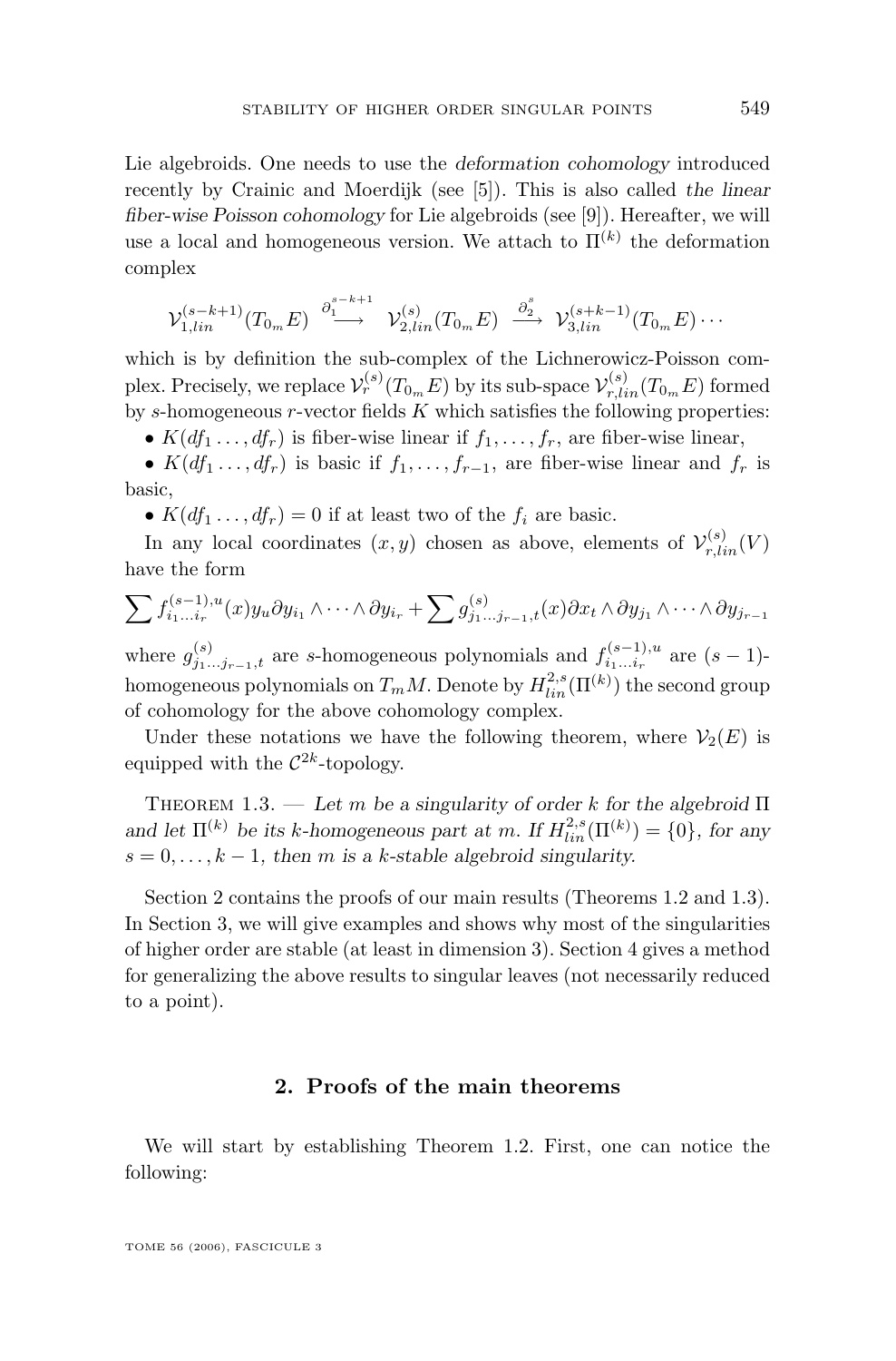<span id="page-6-0"></span>*Remark 2.1.* — The hypothesis of Theorem [1.2](#page-3-0) says that  $\partial_2^s$  are one-toone for  $s = 0, \ldots, k-2$ , and

$$
\mathrm{Ker}\partial_{2}^{k-1}=\mathrm{Im}\partial_{1}^{0}.
$$

Given a neighborhood  $\Omega$  of m in M, we choose a local coordinate system  $(x_1, \ldots, x_n)$  defined on an open neighborhood U of m that is contained in  $\Omega$ . For any bivector field  $\Lambda$  on M and for any point p in U, we denote by  $\Lambda_p^{(s)}$  the s-homogeneous terms of the Taylor expansion of  $\Lambda$  at p in the above coordinates. We can view  $\Lambda_p^{(s)}$  as an element of  $\mathcal{V}_2^{(s)}(\mathbb{R}^n)$ , then the  $(k-1)$ *-jet extension* of  $\Lambda$  is given by:

$$
\mathcal{J}_{\Lambda}^{k-1}: U \longrightarrow \mathcal{V}_{2}^{(0)}(\mathbb{R}^{n}) \times \cdots \times \mathcal{V}_{2}^{(k-1)}(\mathbb{R}^{n})
$$

$$
p \longmapsto \left(\Lambda_{p}^{(0)}, \ldots, \Lambda_{p}^{(k-1)}\right).
$$

Accordingly  $\pi^{(k)} = \pi_m^{(k)}$  may be thought of as an element of  $\mathcal{V}_2^{(k)}(\mathbb{R}^n)$  and the associated linear map  $\partial_1^0$  sends  $\mathcal{V}_1^{(0)}(\mathbb{R}^n)$  into  $\mathcal{V}_2^{(k-1)}(\mathbb{R}^n)$ . From now on, we will use the notation

$$
A = \{0\} \times \cdots \times \{0\} \times \operatorname{Im}(\partial_1^0)
$$

which is a subspace of  $\mathcal{V}_2^{(0)}(\mathbb{R}^n) \times \cdots \times \mathcal{V}_2^{(k-1)}(\mathbb{R}^n)$ . Then, one gets

LEMMA 2.2. — The image of the differential of  $\mathcal{J}_{\pi}^{k-1}$  at m coincides *with* A.

The proof of this lemma is straightforward. It is left to the reader.

Given a point p in U and a bivector field  $\Lambda$  on M, we define

$$
\mathcal{F}_{p,\Lambda}: \mathcal{V}_2^{(0)}(\mathbb{R}^n) \times \cdots \times \mathcal{V}_2^{(k-1)}(\mathbb{R}^n) \longrightarrow \mathcal{V}_3^{(k-1)}(\mathbb{R}^n) \times \cdots \times \mathcal{V}_3^{(2k-2)}(\mathbb{R}^n)
$$

such that the components of  $\mathcal{F}_{p,\Lambda}(v_0,\cdots,v_{k-1})$  are given by

$$
\mathcal{F}_{p,\Lambda}^{(\ell-1)}(v_0,\dots,v_{k-1}) = \sum_{i\leq \ell-k} [v_i,\Lambda_p^{(\ell-i)}] + \frac{1}{2} \sum_{\ell-k
$$

for all  $k \leq \ell \leq 2k - 1$ , and where [, ] is the Schouten-Nijenhuis bracket. One has:

Lemma 2.3. — *Under the hypothesis of Theorem [1.2,](#page-3-0)* A *is the kernel of the differential of*  $\mathcal{F}_{m,\pi}$  *at the origin* **O**.

*Proof.* — When  $k = 1$ , one gets  $\mathcal{F}_{m,\pi}(v_0) = [v_0, \pi^{(1)}]$ . Differentiating, one can easily check that  $\text{Ker}((\mathcal{F}_{m,\pi})_*(\mathbf{O})) = \text{Ker}(\partial_2^0) = \text{Im}(\partial_1^0)$ . Now, assume that  $k > 1$ , then the equation

$$
((\mathcal{F}_{m,\pi})_*(\mathbf{O}))(w_0,\ldots,w_{k-1})=0
$$

ANNALES DE L'INSTITUT FOURIER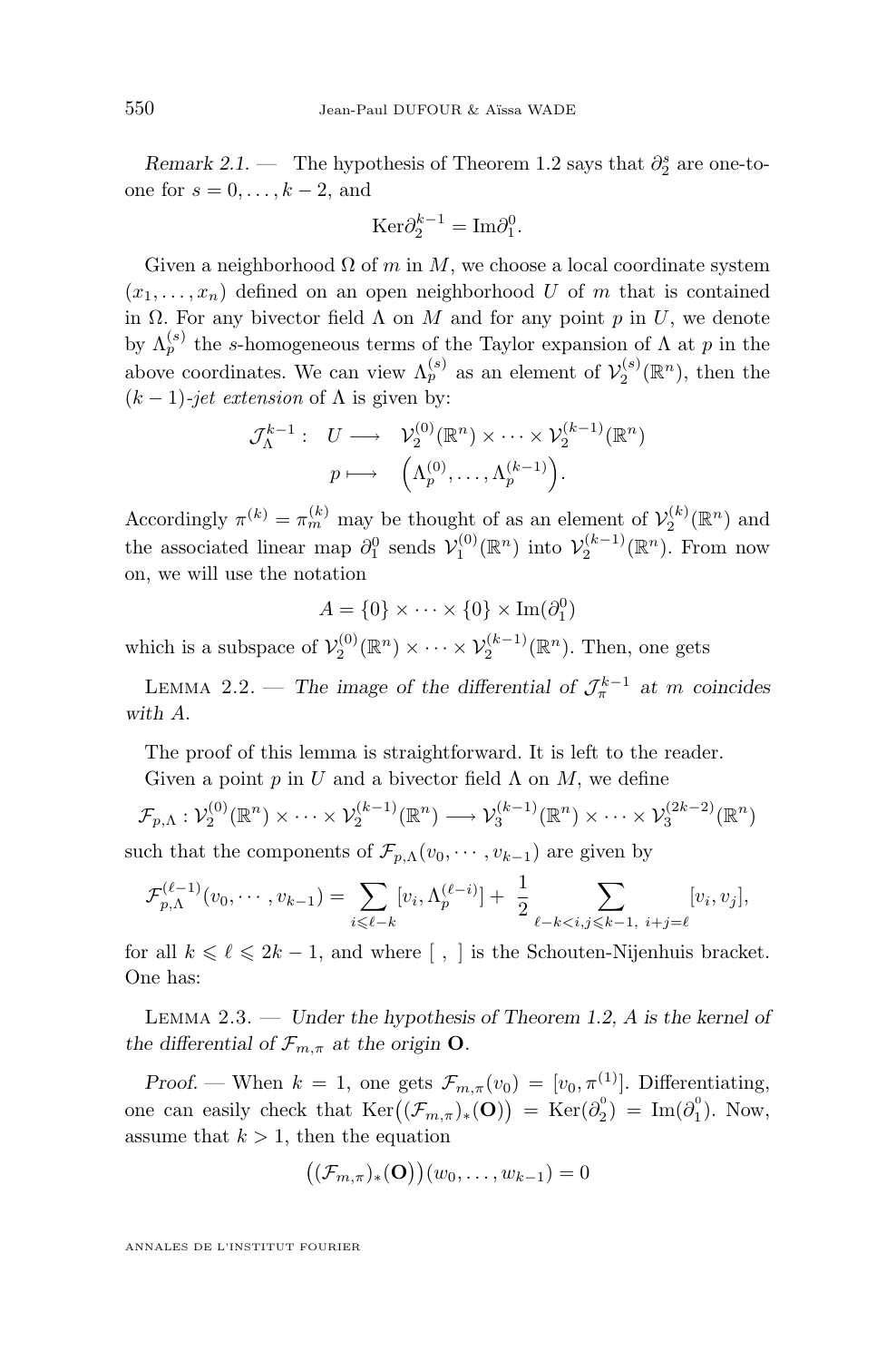gives the system of equations

$$
[w_0, \pi^{(k)}] = 0, \qquad [w_1, \pi^{(k)}] + [w_0, \pi^{(k+1)}] = 0, \dots,
$$
  

$$
[w_{k-1}, \pi^{(k)}] + \dots + [w_0, \pi^{(2k-1)}] = 0
$$

The first equation of this system says that  $w_0 \in \text{ker}(\partial_2^0)$ . By Remark [2.1,](#page-5-0) one gets  $w_0 \in \text{Im}(\partial_1^{1-k})$ . Using the fact that  $\text{Im}(\partial_1^{1-k}) = \{0\}$  for  $k > 1$ , one obtains  $w_0 = 0$ . By an iteration procedure, one gets

$$
w_0 = \dots = w_{k-2} = 0
$$
 and  $\partial_2^{k-1}(w_{k-1}) = 0$ ,  $\forall k > 1$ .

This shows that the kernel of the differential of  $\mathcal{F}_{m,\pi}$  at **O** is exactly A.  $\Box$ 

*Proof of Theorem [1.2.](#page-3-0)* — Once for all, we fix a complement subspace B of A, *i.e.,*

$$
\mathcal{V}_2^{(0)}(\mathbb{R}^n) \times \cdots \times \mathcal{V}_2^{(k-1)}(\mathbb{R}^n) = A \oplus B.
$$

Lemma [2.3](#page-6-0) implies that the differential of  $\mathcal{F}_{m,\pi}$  at the origin is one-to-one, when restricted to  $B$ . Applying the implicit function theorem, one gets that  $\mathcal{F}_{m,\pi}$  is an injective immersion when it is restricted to a neighborhood  $\mathcal{B}_0$  of the origin in B. Note that  $\mathcal{F}_{p,\Lambda}$  depends continuously on  $\Lambda$  in the  $\mathcal{C}^{2k}$ -topology. A classical singularity technique (see Lemma A, p. 61, [\[11\]](#page-14-0)) implies that there is a neighborhood  $\mathcal{B}_1 \subset \mathcal{B}_0$  of the origin in B, a neighborhood  $\Omega_1 \subset U$  of m, and a neighborhood  $\mathcal{W}_1$  of  $\pi$  in  $\mathcal{V}_2(M)$  such that, for every p in  $\Omega_1$  and for every  $\Lambda$  in  $\mathcal{W}_1, \mathcal{F}_{p,\Lambda}$  is one-to-one when restricted to  $\mathcal{B}_1$ .

It follows from Lemma [2.2](#page-6-0) that the map  $\mathcal{J}_{\pi}^{k-1}$  is transversal to B at the origin. By transversality, there is a neighborhood  $\mathcal{W}_2$  of  $\pi$  in  $\mathcal{V}_2(M)$ such that, for every  $\Lambda$  in  $\mathcal{W}_2$ ,  $\mathcal{J}_{\Lambda}^{k-1}$  intersects (transversally)  $\mathcal{B}_1$  at a point  $p \in \Omega_1$ . Set  $\mathcal{W} = \mathcal{W}_1 \cap \mathcal{W}_2$ . Now pick a *Poisson structure*  $\Lambda$  in  $\mathcal{W}$ . We know that there is a point p in  $\Omega_1$  where  $\mathcal{J}_{\Lambda}^{k-1}(p)$  intersects  $\mathcal{B}_1$ . Considering the equation  $[\Lambda, \Lambda] = 0$ , we can notice that the terms of order  $k - 1, \ldots, 2k - 2$ in the Taylor expansion of  $[\Lambda, \Lambda]$  at that point p give

$$
\mathcal{F}_{p,\Lambda}(\mathcal{J}_{\Lambda}^{k-1}(p))=0.
$$

The injectivity of  $(\mathcal{F}_{p,\Lambda})|_{\mathcal{B}_1}$  implies

$$
\mathcal{J}_{\Lambda}^{k-1}(p) = 0.
$$

If necessary, we may replace W by a smaller neighborhood of  $\pi$  to ensure that the k-jet of  $\Lambda$  at p is non-trivial. So, p is the singularity point for  $\Lambda$ we sought. This completes the proof of Theorem [1.2.](#page-3-0)  $\Box$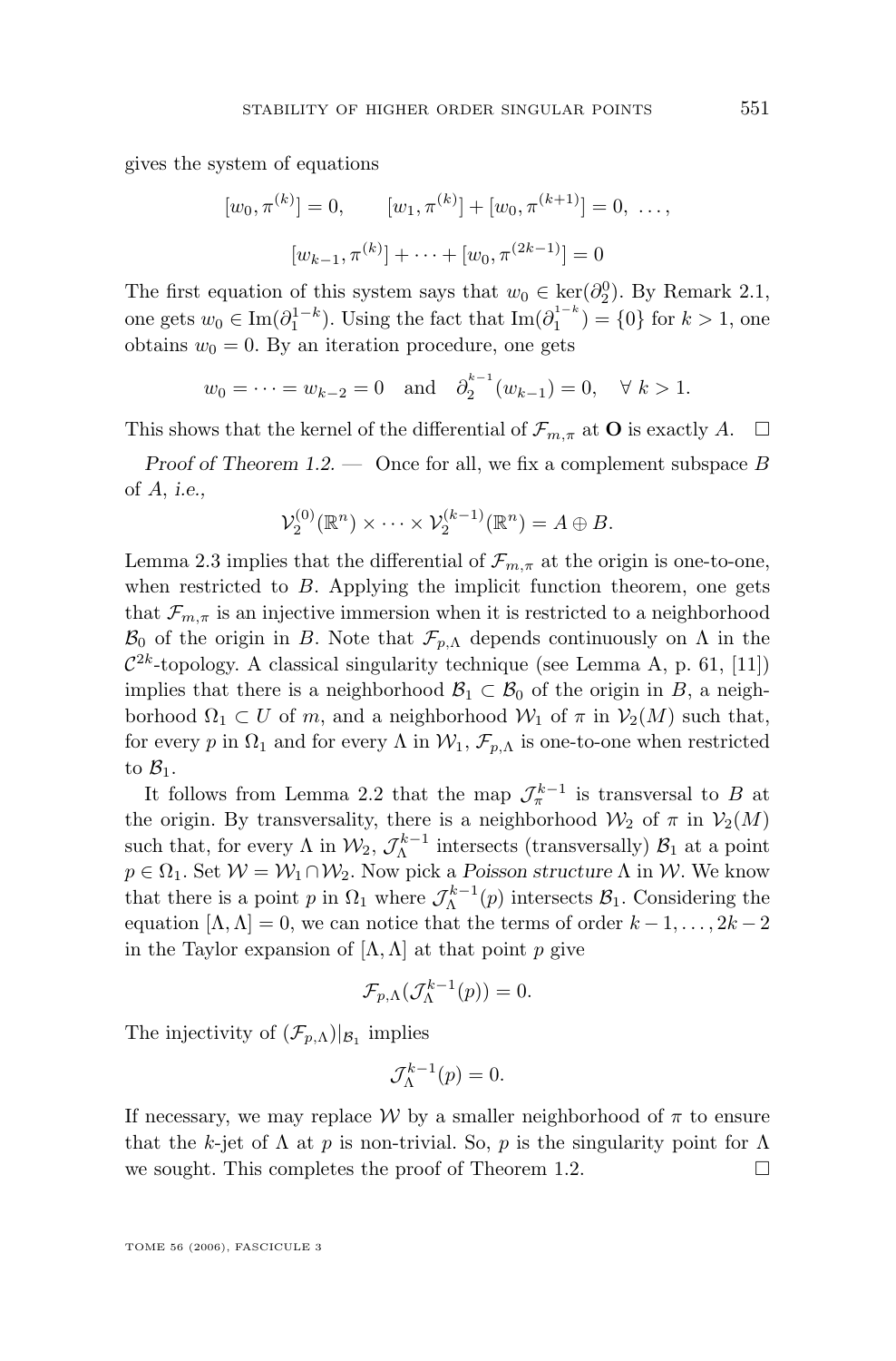<span id="page-8-0"></span>*Remark 2.4.* — In our study there is no need for the singularity to be isolated. In fact, from the proof of Theorem [1.2,](#page-3-0) one sees that the set of singularities of order k for Poisson structures  $\Lambda$  sufficiently close to  $\pi$  is (locally) formed by points p such that  $\mathcal{J}_{\Lambda}^{k-1}(p) \in \mathcal{B}_1$ , for each k fixed. So, this set is, by transversality, a sub-manifold of codimension  $r = \dim(A)$ . One can also notice that this manifold depends continuously on  $\Lambda$ , in a natural sense.

The proof of Theorem [1.3](#page-5-0) is a direct adaptation of that of Theorem [1.2.](#page-3-0) Essentially, one replaces the symbol  $\mathcal{V}_u^{(s)}$  by  $\mathcal{V}_{u,lin}^{(s)}$  and

$$
\mathcal{J}_{\Lambda}^{k-1}: U \longrightarrow \mathcal{V}_2^{(0)}(\mathbb{R}^n) \times \cdots \times \mathcal{V}_2^{(k-1)}(\mathbb{R}^n)
$$

$$
p \longmapsto (\Lambda_p^{(0)}, \dots, \Lambda_p^{(k-1)})
$$

by

$$
\mathcal{J}_{\Lambda}^{k-1}: U \longrightarrow \mathcal{V}_{2,lin}^{(0)}(\mathbb{R}^d \times \mathbb{R}^r) \times \cdots \times \mathcal{V}_{2,lin}^{(k-1)}(\mathbb{R}^d \times \mathbb{R}^r).
$$
  

$$
p \longmapsto (\Lambda_{0_p}^{(0)}, \dots, \Lambda_{0_p}^{(k-1)}),
$$

where  $d$  and  $r$  are the dimensions of the base manifold and the fiber, respectively.

#### **3. Examples**

#### **3.1. Singularities of Poisson structures in dimension 2**

In dimension 2, singularities of Poisson structures are singularities of functions for which there are specific classical techniques (see [\[14\]](#page-14-0)). For instance, singularities of topologically stable Poisson structures in Radko's sense (see [\[16\]](#page-14-0)) are 1-stable.

#### **3.2. Singularities of order 1 for Poisson structures**

Let m be a singularity of order 1 for a Poisson structure  $\pi$ . Denote by  $\mathfrak g$ the Lie algebra corresponding to the linear part of  $\pi$  at m. In this case, the hypothesis of Theorem [1.2](#page-3-0) reduces to  $H^{2,0}_{\text{LP}}(\pi^{(1)}) = \{0\}$ . A straightforward calculation shows that this condition is equivalent to  $H^2(\mathfrak{g}, \mathbb{R}) = 0$ . This is exactly the condition given by Crainic and Fernandès (see Section 1).

On can notice that if the Lie algebra associated to the linear part of  $\pi$ at m is strongly rigid in the sense of Bordemann, Makhlouf, and Petit (see  $[1]$ ) then m is 1-stable.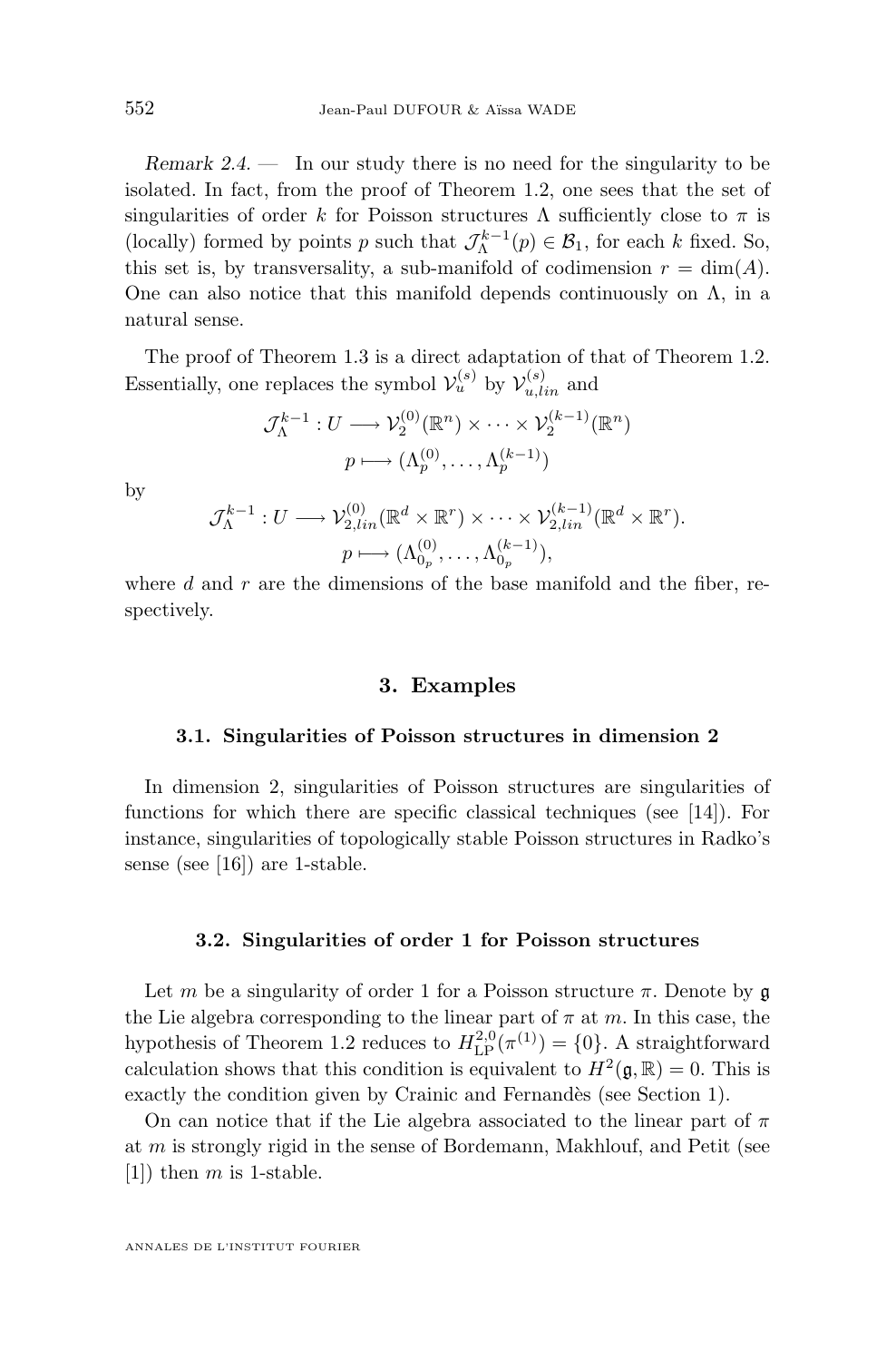#### **3.3. Singularities of order 2 for Poisson structures**

<span id="page-9-0"></span>It is shown in  $[6]$  that Poisson structures on a vector space V having the form

$$
\pi^{(2)} = \sum a_{i,j} x_i x_j \partial x_i \wedge \partial x_j
$$

are generic among quadratic Poisson structures on  $V$ . We consider such a Poisson structure  $\pi^{(2)}$ . It is known that the  $a_{i,j}$  are invariants for this Poisson structure (see [\[8\]](#page-14-0)). Set  $\lambda_i = \sum_j a_{i,j}$ .

LEMMA 3.1. — If  $\lambda_i \neq 0$  for every *i*, and  $\lambda_i + \lambda_j \neq 0$  for  $i < j$ , then  $H^{2,s}_{\text{LP}}(\pi^{(2)}) = \{0\}, \text{ for } s = 0 \text{ and } s = 1.$ 

Note that the hypothesis in the above lemma may occur only when the dimension is at least 3. The proof of this lemma can be found in [\[14\]](#page-14-0). This lemma and Theorem [1.2](#page-3-0) imply that that singularities of order 2 of quadratic Poisson structures are, in general, stable (in dimension  $\geq 3$ ).

#### **3.4. Singularities of Poisson structures in dimension 3**

Let  $\omega$  be a volume form on a 3-dimensional manifold M. The map  $\pi \mapsto \alpha = i_{\pi}\omega$  establishes a one-to-one correspondence between Poisson structures and integrable 1-forms (*i.e.*, 1-forms  $\alpha$  such that  $\alpha \wedge d\alpha = 0$ ). On the open set U where  $\alpha$  is nonzero, the distribution formed by vector fields X satisfying  $i_X \alpha = 0$  defines a regular foliation of codimension 1. If U is strictly contained in  $M$ , we may impose that the leaves are single points outside U. Then, we get a singular foliation on  $M$  which coincides with the symplectic foliation of  $\pi$ . In [\[2\]](#page-14-0), Camacho and Lins-Neto proved that singularities of order  $k$  for these integrable forms are, in general, stable. Hence, the same conclusion holds for Poisson structures in dimension 3.

In fact, the proof of Theorem [1.2](#page-3-0) is inspired by methods used for integrable 1-forms. We will interpret, in terms of Poisson structures, two results for integrable 1-forms obtained by Camacho and Lins-Neto. First, recall that a vector field  $X = X_1 \partial x + X_2 \partial y + X_3 \partial z$  on  $\mathbb{R}^3$ , which vanishes at the origin, has an *algebraically isolated zero* at the origin if the ideal generated by the germs of its components  $X_1, X_2$  and  $X_3$  has a finite codimension in the space of germs of functions of  $x, y$  and  $z$  at the origin.

LEMMA 3.2. — Let  $\pi^{(k)}$  be a k-homogeneous Poisson structure on  $\mathbb{R}^3$ . *Suppose its modular vector field*  $X^{(k-1)}$  *with respect to*  $\omega = dx \wedge dy \wedge dz$ *has an algebraically isolated zero at the origin. Then the hypothesis of Theorem [1.2](#page-3-0)* (i.e.,  $H_{\text{LP}}^{2,s}(\pi^{(k)}) = \{0\}$ , for any  $s = 0, \ldots, k - 1$ ) holds true.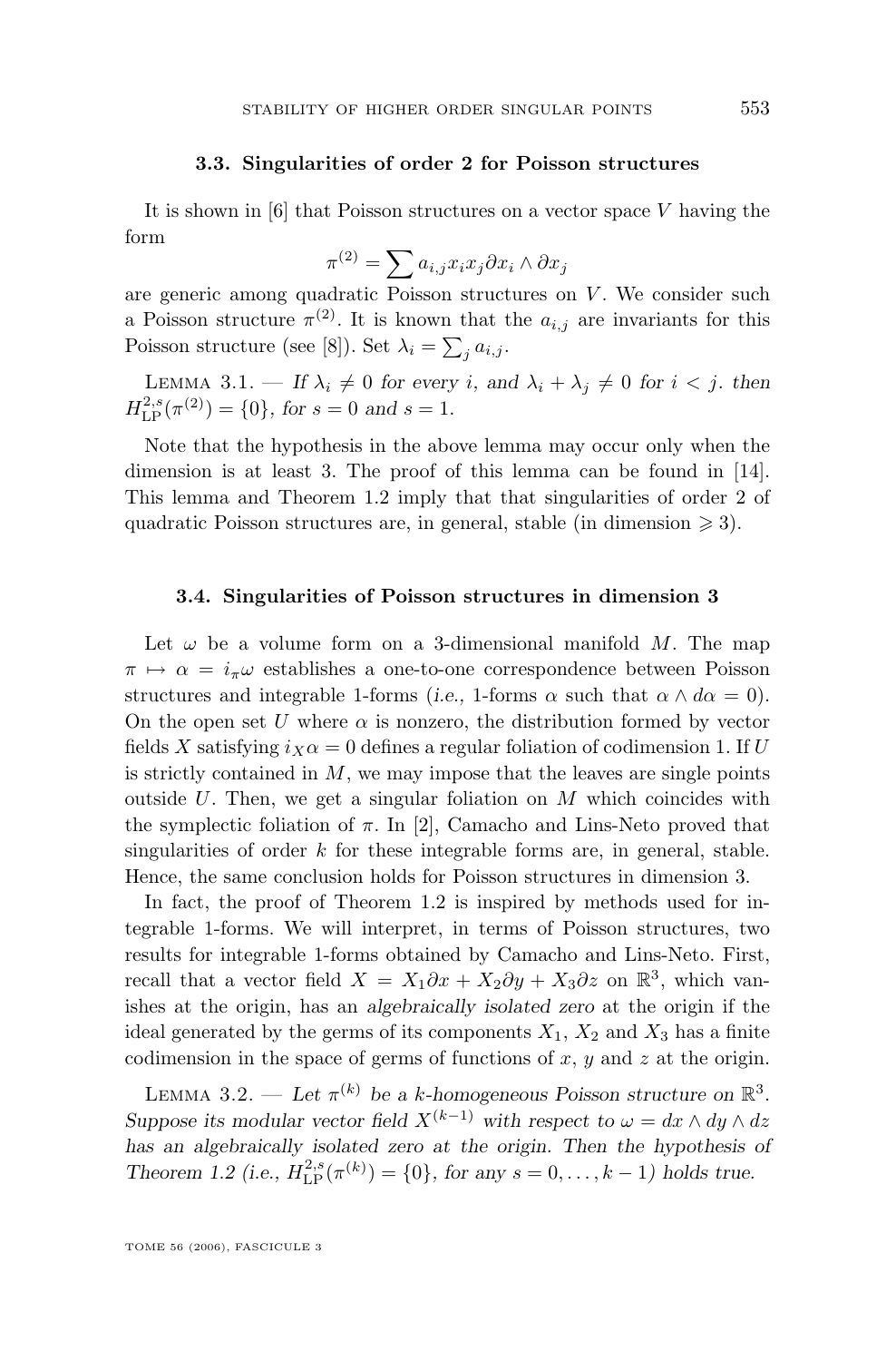Hence any order k singularity, with  $\pi^{(k)}$  as in this lemma, is k-stable.

LEMMA 3.3. — *Under the hypothesis of Lemma [3.2](#page-9-0) and for all*  $k > 2$ , *we have*

$$
\pi^{(k)} = \frac{1}{k+1} I \wedge X^{(k-1)},
$$

*where*  $I = x\partial x + y\partial y + z\partial z$  *is the Liouville vector field.* 

This last lemma allows to construct many examples of k-stable singularities for  $k > 2$ . For instance, the origin is a k-stable singularity for

$$
\pi = (xy^{k-1} - yx^{k-1})\partial x \wedge \partial y + (yz^{k-1} - zy^{k-1})\partial y \wedge \partial z + (zx^{k-1} - xz^{k-1})\partial z \wedge \partial x.
$$

#### **3.5. Singularities of order 1 for Lie algebroids**

We recall that if  $m$  is a singularity order 1 for a Lie algebroid then the linear part of this algebroid at that singularity is a Lie algebroid corresponding to a linear action of a Lie algebra g on a vector space V. We will see that, in this case, the condition of stability of Theorem [1.3](#page-5-0) is equivalent to  $H^1(\mathfrak{g}, V^*) = 0$ .

Consider a fiber-wise linear Poisson structure that corresponds to an action Lie algebroid  $q \lt V$ . Suppose that it is given by the following expression in a fibered coordinate system  $(x_1, \ldots, x_d, y_1, \ldots, y_r)$ :

$$
\Pi^{(1)} = \sum_{k} a_{i,j}^{k} y_{k} \partial y_{i} \wedge \partial y_{j} + \sum_{\ell} b_{p,q}^{\ell} x_{\ell} \partial y_{p} \wedge \partial x_{q},
$$

where  $a_{i,j}^k$  are structure constants of the Lie algebra  $\mathfrak g$  and  $b_{p,q}^\ell$  are constants which determine the action  $\mathfrak g$  on  $V$ . Set

$$
\mu = \sum \mu_{u,v} \partial y_u \wedge \partial x_v,
$$

where the  $\mu_{u,v}$  are constants. Consider the equation  $[\Pi^{(1)}, \mu] = 0$ . In this equation, the coefficient of  $\partial x_q \wedge \partial y_i \wedge \partial y_j$  gives

(1) 
$$
\sum_{v} \left( \mu_{i,v} b_{j,q}^{v} - \mu_{j,v} b_{i,q}^{v} \right) - \sum_{u} a_{i,j}^{u} \mu_{u,q} = 0.
$$

But, if  $V^*$  is identified with the vector space of constant vector fields generated by the vector fields  $\partial x_i$ , then the dual action  $\varrho : \mathfrak{g} \to \text{End}(V^*)$  is given by

$$
\varrho(y_i)(\partial x_j) = -\sum_v b_{i,v}^j \partial x_v.
$$

Furthermore, if we set

$$
\mu_i = \sum_u \mu_{i,\ell} \partial x_\ell,
$$

ANNALES DE L'INSTITUT FOURIER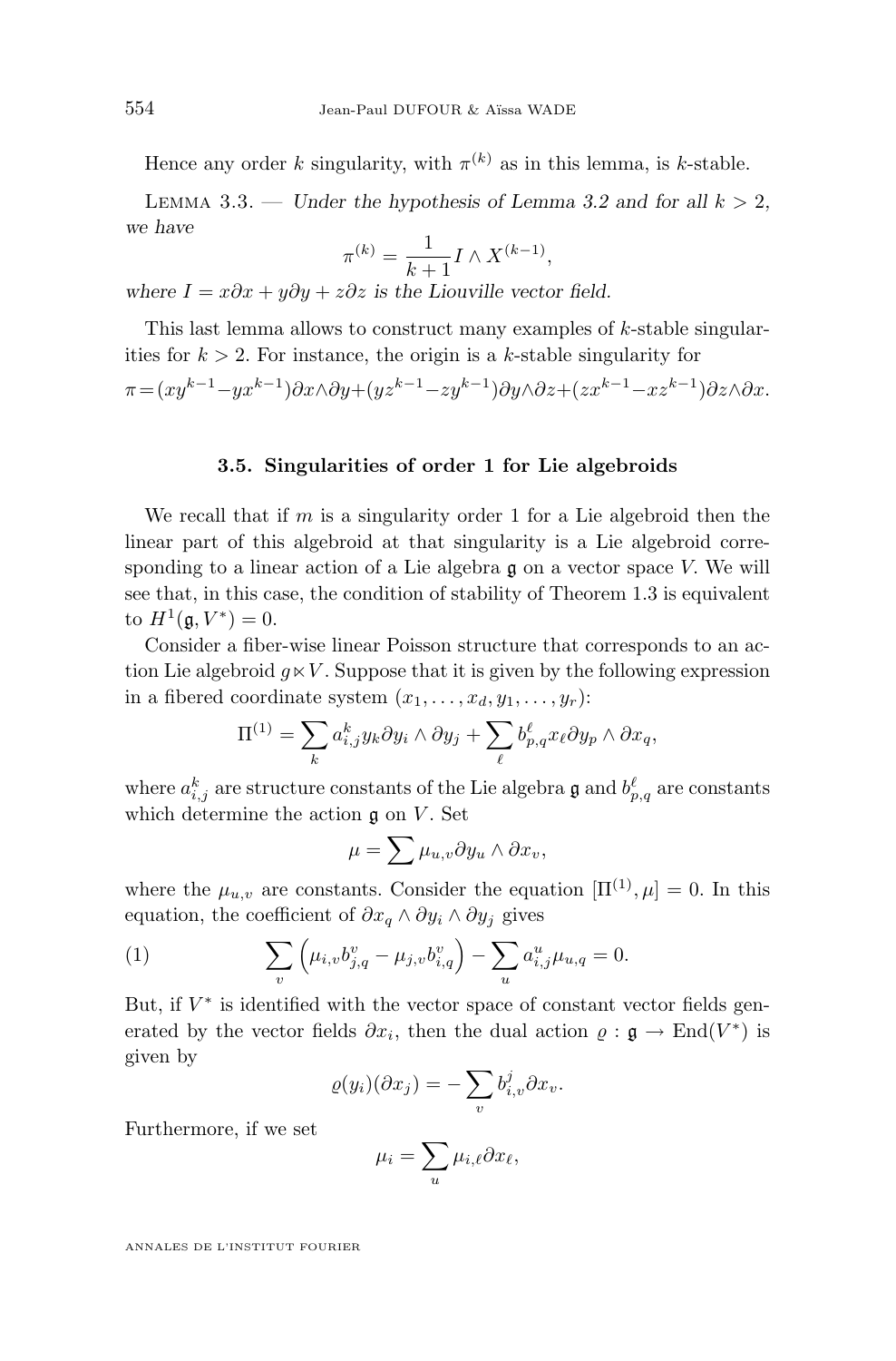we obtain that Equation (1) can be expressed as

$$
\langle \varrho(y_i)(\mu_j) - \varrho(y_j)(\mu_i), \, dx_q \rangle = \sum_u a_{i,j}^u \mu_{u,q}.
$$

More precisely, Equation (1) says that  $\mu$  corresponds to a 1-cocycle for the representation  $\rho$ . This shows that constant 2-cocycles for the deformation cohomology complex can be identified with 1-cocycles relative to the representation  $\rho$ . Similarly, 2-coboundaries for the deformation cohomology complex can be identified with 1-coboundaries relative to the representation  $\rho$ . There follows that

$$
H_{lin}^{2,0}(\Pi^{(1)}) \cong H^1(\mathfrak{g}, V^*).
$$

In particular, when  $\Pi^{(1)}$  is the fiber-wise Poisson structure induced by the natural action of  $\mathfrak g$  on itself, then  $H_{lin}^{2,0}(\Pi^{(1)}) \cong H^1(\mathfrak g, \mathfrak g^*)$ . As R.-L. Fernandès points out (private communication), one can notice that, in this case, the hypothesis of Theorem [1.3](#page-5-0) is stronger than that of Theorem [1.2.](#page-3-0) More precisely, the natural inclusion  $H^2(\mathfrak{g}, \mathbb{R}) \hookrightarrow H^1(\mathfrak{g}, \mathfrak{g}^*)$  is not onto, in general (since  $H^2(\mathfrak{g}, \mathbb{R})$  can be viewed as the skew-symmetric part of  $H^1(\mathfrak{g}, \mathfrak{g}^*)$ . Consequently, the fact that m is a 1-stable singular point for a Poisson structure whose 1-jet at  $m$  corresponds to  $\mathfrak g$  does not guaranty that it is 1-stable for the associated Lie algebroid. For instance, if  $\mathfrak{g} = \mathfrak{aff}(1)$  (*i.e.*, the Lie algebra of affine transformations on  $\mathbb{R}^2$ ) then the origin O is 1-stable for the associated Lie-Poisson structure on  $\mathfrak{g}^*$  since  $H^2(\mathfrak{aff}(1), \mathbb{R}) = \{0\}.$ But, the origin is not 1-stable for the corresponding Lie algebroid.

Furthermore, one can notice that, in the particular case where g is reductive and the  $X_i = \sum b_{ik}^{\ell} x_{\ell} \partial x_k$  are diagonal, the Hochschild-Serre fac-torization theorem (see [\[12\]](#page-14-0)) gives  $H_{lin}^{2,0}(\Pi^{(1)}) = \{0\} \Longleftrightarrow H^1(\mathfrak{g}, \mathbb{R}) = \{0\}.$ 

#### **3.6. Singularity of order 2 for Lie algebroids**

Consider  $\mathbb{R}^{n+1}$   $(n > 1)$  with the standard coordinates  $(x_0, x_1, \ldots, x_n)$ and the function  $\rho = x_0^2 + \cdots + x_n^2$ . Let  $\Pi$  be the fiber-wise linear Poisson structure on  $\mathbb{R}^{2n+2}$  given by

$$
\Pi^{(2)} = (\rho - 1) \sum_{i=0}^{n} \partial x_i \wedge \partial y_i + \sum_{i < j} (x_i y_j - x_j y_i) \partial y_i \wedge \partial y_j.
$$

This is the Lie algebroid attached to  $(\rho - 1)$ , in the sense of Monnier (see [\[15\]](#page-14-0)). Every point lying on the unit sphere is singular. It follows from results proven in [\[14\]](#page-14-0) that  $H_{\text{lin}}^{2,s}(\Pi^{(2)})$  vanishes for all s (see Lemma 5.4.3) and Proposition 6.1.2 in [\[14\]](#page-14-0)). Therefore, the unit sphere is 2-stable.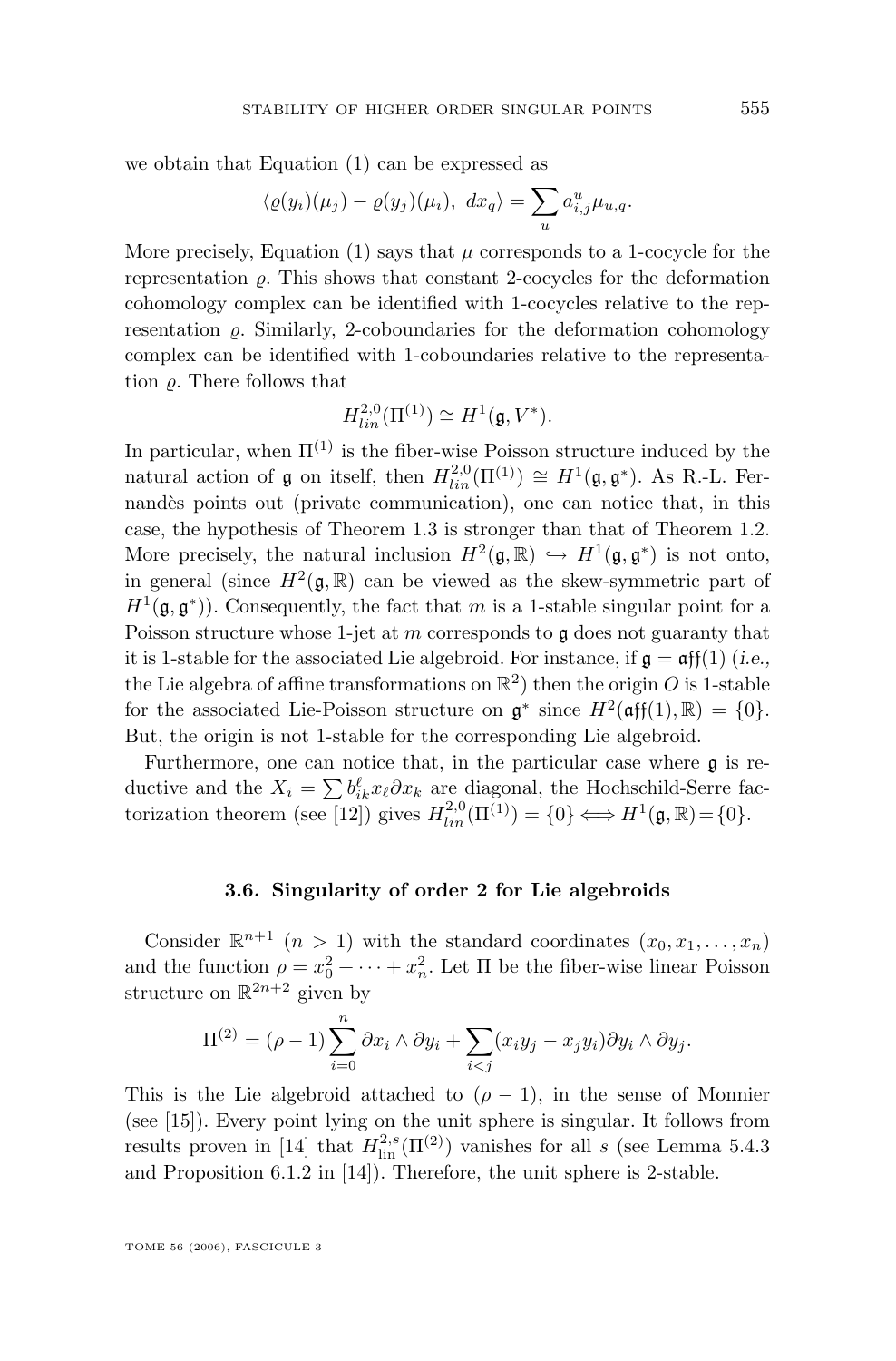#### **4. Application: stability of non-trivial leaves**

<span id="page-12-0"></span>In this section, we will apply our previous results to Dirac manifolds and non-trivial leaves of Lie algebroids. Let  $M$  be a smooth n-dimensional manifold. We consider the vector bundle  $TM \oplus T^*M$  together with the Courant bracket defined by

$$
[(X_1,\alpha_1),(X_2,\alpha_2)]_C = ([X_1,X_2],\mathcal{L}_{X_1}\alpha_2 - i_{X_2}d\alpha_1),
$$

for any  $(X_1, \alpha_1)$ ,  $(X_2, \alpha_2) \in \Gamma(TM \oplus T^*M)$ . Recall that a *Dirac structure* on M (see [\[3\]](#page-14-0)) is a sub-bundle  $L \subset TM \oplus T^*M$  of rank n which is closed under the Courant bracket and which is isotropic with respect to the bilinear symmetric operation given by

$$
\langle (X_1, \alpha_1), (X_2, \alpha_2) \rangle = \frac{1}{2} (i_{X_2} \alpha_1 + i_{X_1} \alpha_2),
$$

for any  $(X_1, \alpha_1)$ ,  $(X_2, \alpha_2) \in \Gamma(TM \oplus T^*M)$ . In this case,  $(M, L)$  is called a *Dirac manifold*. It is known that every Dirac manifold admits a foliation by pre-symplectic leaves (see [\[3\]](#page-14-0)). We also know that the dimensions of the leaves have the same parity (see [\[7\]](#page-14-0)).

A pre-symplectic leaf S of (M, L) is *singular* if every neighborhood of S intersects leaves of higher dimension. We say that the singular leaf S is *stable* if, for any small neighborhood  $U$  of  $S$ , there is a neighborhood  $W$  of  $L_{\text{U}}$  such that all Dirac structures in W admit a pre-symplectic leaf that has the same dimension as S. Here, we endow the set of Dirac structures on  $M$  with the topology induced by the  $C^2$ -topology on sections of the associated bundle of Grassmanians of n-planes in each fiber of  $TM \oplus T^*M$ , where  $n = \dim(M)$ .

Let S be a pre-symplectic leaf of  $(M, L)$ , it is proven in [\[7\]](#page-14-0) that if  $N \subset M$ is an embedded submanifold that intersects transversally  $S$  at  $m_0$  (in the sense that  $T_{m_0}M = T_{m_0}S \oplus T_{m_0}N$  then L induces a Poisson structure on N which vanishes at  $m_0$ . Moreover, this transverse Poisson structure does not depend on  $m_0$ : it is unique up to Poisson isomorphisms. This is called *the transverse Poisson structure along* S.

Proposition 4.1. — *Assume that* S *is an embedded singular pre-symplectic leaf of a Dirac manifold*  $(M, L)$  *and*  $m_0 \in S$  *is a stable singular point for the transverse Poisson structure. Then* S *is stable.*

*Proof. —* Consider a tubular neighborhood of S that corresponds to the vector bundle  $p: E \to S$ . Denote by  $\pi_{\overline{V}}$  the transverse Poisson structure defined on an open neighborhood  $U \subset E_{m_0}$  of  $m_0$  with  $\pi_V(m_0) = 0$ . We set  $N = E_{m_0}$ . Any Dirac structure L' sufficiently close to  $L_{|E|}$  has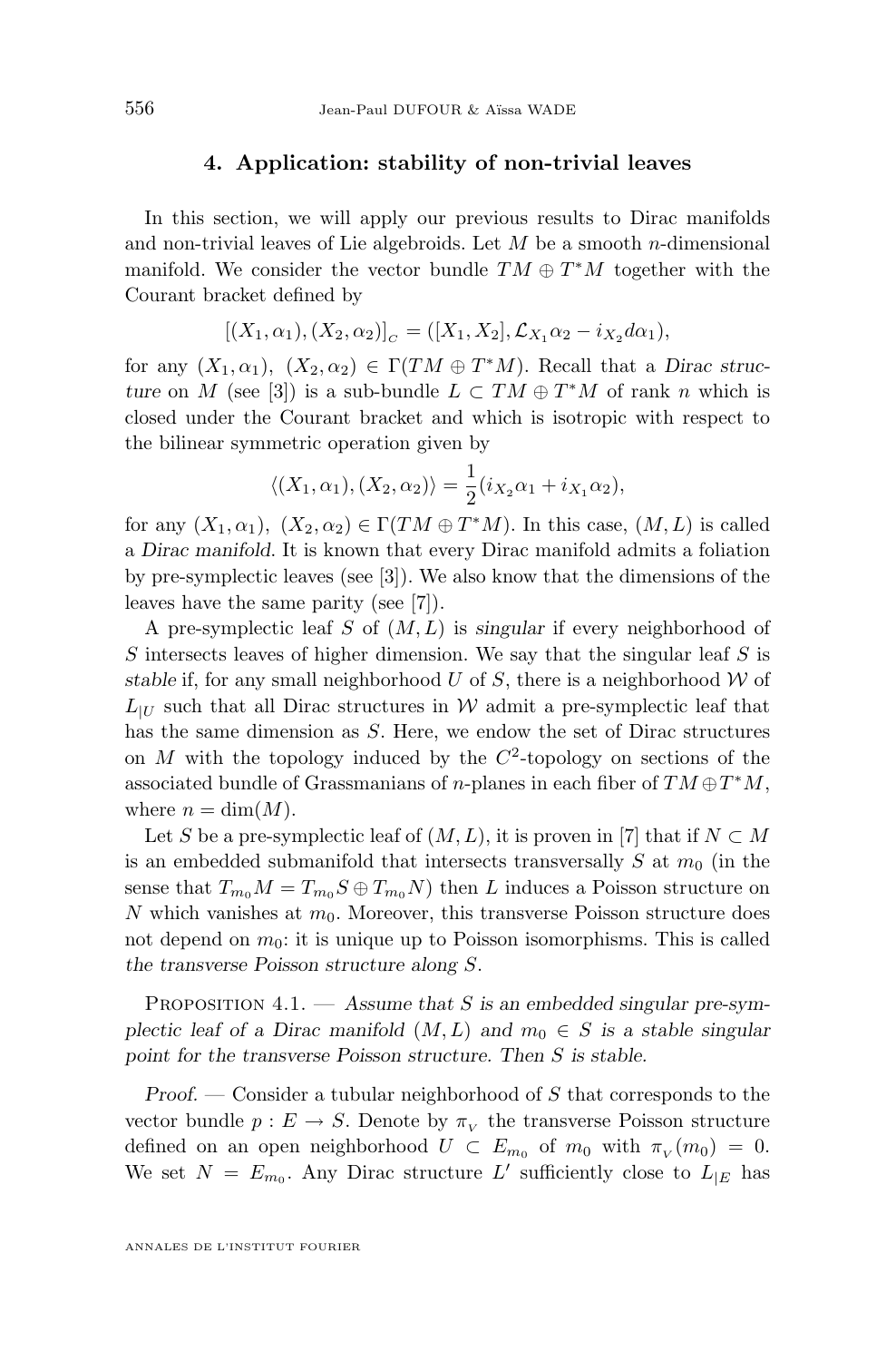pre-symplectic leaves  $S'$  near  $S$  that intersect  $N$  with the transversality relation:

$$
T_m E = T_m S' + T_m N
$$

at points  $m \in U \subset N$ . A priori, the above sum is not direct. Using the transversality relation and the local normal form of  $L'$  given in [\[7\]](#page-14-0), one deduces that  $L' \cap (TN \oplus T^*M)$  has a constant rank near  $m_0$ . It follows that L' induces a Dirac structure  $L'_{\rm v}$  in a neighborhood of  $m_0$  in N. Moreover, the fact that  $L'$  is chosen to be very close to  $L_{|E}$  implies that  $L'_{\nu}$  is the graph of a Poisson structure  $\pi'_v$  which is close to  $\pi_v$  on U (if necessary, we replace U by a smaller open set). Since  $m_0$  is stable for  $\pi_V$ , the Poisson structure  $\pi'_{\nu}$  has a singular point in U. Obviously, singular points for  $\pi'_{\nu}$ are located on leaves of the Dirac manifold  $(E, L')$  that have the same dimension as  $S$ .

*Remark 4.2.* — In the above proof, the singular leaf S' associated with  $L'$  is not, in general, diffeomorphic to the original leaf  $S$  (specially, when S is non-compact). For instance, let M be the product of  $\mathbb{R}^2$  by the torus  $\mathbb{T}^2$  and suppose that  $L_{\pi}$  is the graph of the Poisson structure  $\pi$  given by

$$
\pi = y \frac{\partial}{\partial x} \wedge \frac{\partial}{\partial y} + \frac{\partial}{\partial \theta_1} \wedge \frac{\partial}{\partial \theta_2},
$$

where  $(x, y)$  are coordinates of  $\mathbb{R}^2$  and  $(\theta_1, \theta_2)$  coordinates of  $\mathbb{T}^2$ . The submanifolds given by equations  $x = x_0$ ,  $y = 0$  are singular leaves of  $(M, L_\pi)$ . By Proposition 4.1, each of these leaves is stable. Note that they are diffeomorphic to  $\mathbb{T}^2$ . Now, we consider

$$
\pi_{\varepsilon} = y \frac{\partial}{\partial x} \wedge \frac{\partial}{\partial y} + \left( \frac{\partial}{\partial \theta_1} + \varepsilon \frac{\partial}{\partial x} \right) \wedge \frac{\partial}{\partial \theta_2},
$$

where  $\varepsilon \in \mathbb{R}$  is a deformation parameter. For  $\varepsilon \neq 0$ , every 2-dimensional symplectic leaf of  $\pi_{\varepsilon}$  is (globally) diffeomorphic to  $S^1 \times \mathbb{R}$ . Hence, it is not (globally) diffeomorphic to the torus.

We should mention that Crainic and Fernandès have obtained (private communication) results on stability of compact leaves of Poisson structures in a stronger sense, *i.e.*,  $S$  diffeomorphic to  $S'$ .

Using the notion of transverse Lie algebroid structure along a leaf (see, for instance, [\[10\]](#page-14-0)) and the above techniques, one can similarly show the following proposition:

Proposition 4.3. — *Let* S *be an embedded singular leaf of the base manifold of a Lie algebroid. If*  $m \in S$  *is a stable singularity of the transversal algebroid structure along* S*, then* S *is stable.*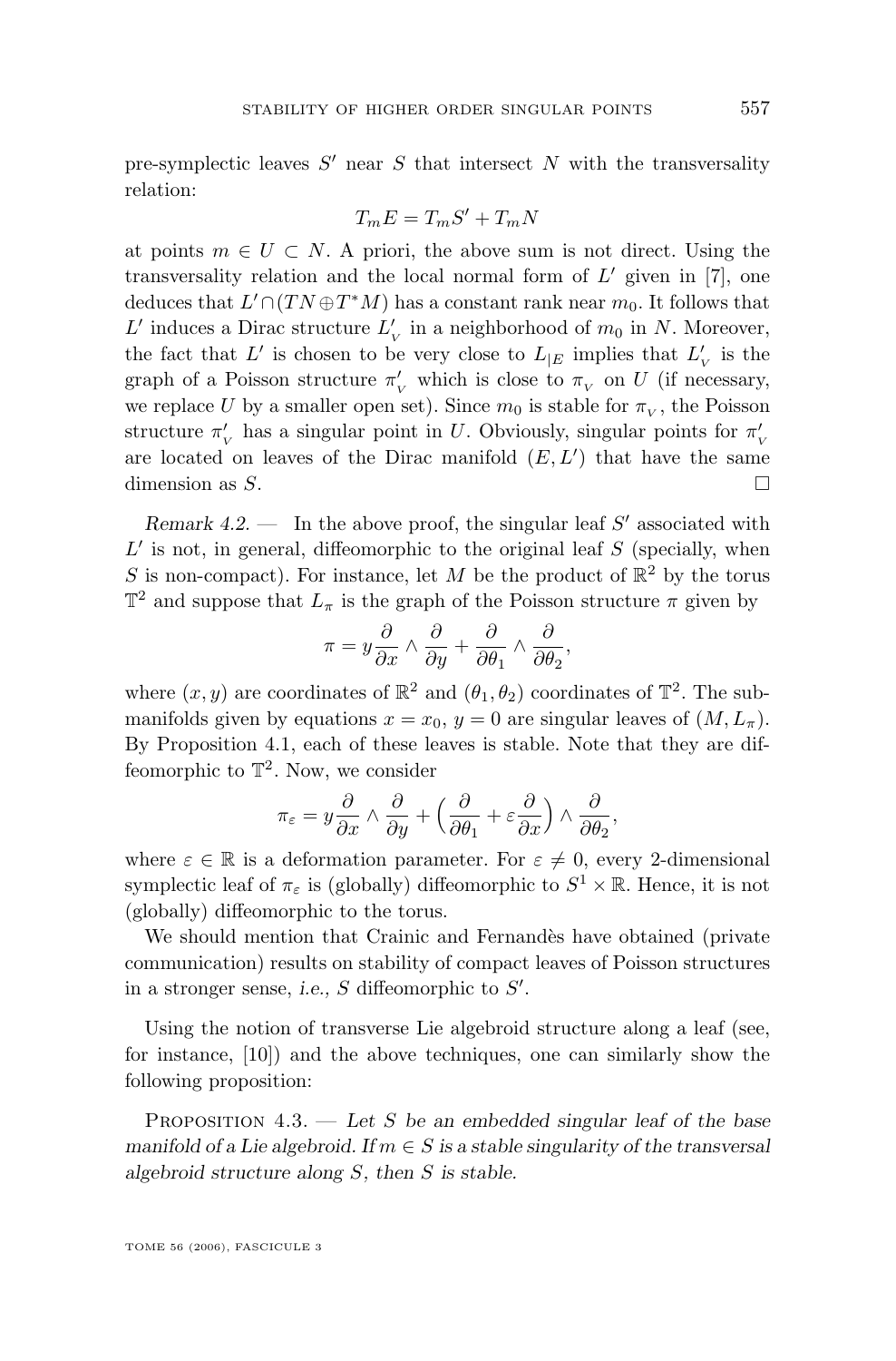<span id="page-14-0"></span>*Aknowledgement.* We would like to thank Rui Loja Fernandès for fruitful discussions and comments on an earlier version of this paper. We also thank the anonymous referee for observations that enable us to improve the manuscript.

#### BIBLIOGRAPHY

- [1] M. BORDEMANN, A. MAKHLOUF & T. PETIT, "Déformation par quantification et rigidité des algèbres enveloppantes", *J. Algebra* **285** (2005), no. 2, p. 623-648.
- [2] C. CAMACHO & A. LINS NETO, "The topology of integrable differential forms near a singularity", *Inst. Hautes Études Sci. Publ. Math.* **55** (1982), p. 5-35.
- [3] T. Courant, "Dirac structures", *Trans. A.M.S.* **319** (1990), p. 631-661.
- [4] M. CRAINIC & R.-L. FERNANDÈS, paper in preparation.
- [5] M. CRAINIC & I. MOERDIJK, "Deformations of Lie brackets: cohomological aspects", Preprint Arxiv:math.DG/0403434.
- [6] J.-P. Dufour & A. Haraki, "Rotationnels et structures de Poisson quadratiques", *C. R. Acad. Sci. Paris Sér. I Math.* **312** (1991), p. 137-140.
- [7] J.-P. DUFOUR & A. WADE, "On the local structure of Dirac manifolds", Arvix:math.SG/0405257.
- [8] ——— , "Formes normales de structures de Poisson ayant un 1-jet nul en un point", *J. Geom. Phys.* **26** (1998), p. 79-96.
- [9] J.-P. Dufour & N. T. Zung, *Poisson structures and their normal forms*, Progress in Mathematics, vol. 242, Birkhäuser Verlag, Basel, 2005, xvi+321 pages.
- [10] R.-L. Fernandès, "Lie algebroids, holonomy and characteristic classes", *Adv. Math.* **170** (2002), p. 119-179.
- [11] M. Golubitsky & V. Guillemin, "Stable mappings and their singularities", in *Graduate Texts in Mathematics*, vol. 14, Springer-Verlag, New York-Heidelberg, 1973.
- [12] G. Hochschild & J.-P. Serre, "Cohomology of lie algebras", *Ann. of Math.* **57** (1953), no. 2, p. 591-603.
- [13] J.-L. Koszul, "Crochet de Schouten-Nijenhuis et cohomologie", *Astérisque* (1985), no. Numero Hors Serie, p. 257-271, The mathematical heritage of Élie Cartan (Lyon, 1984).
- [14] P. Monnier, "Une cohomologie associée à une fonction : applications aux cohomologies de Poisson et de Nambu-Poisson", PhD Thesis, Montpellier 2, 2001.
- [15] ——— , "A cohomology attached to a function", *Differential Geom. Appl.* **22** (2005), no. 1, p. 49-68, Arxiv:math.DG/0212045.
- [16] O. RADKO, "A classification of topologically stable Poisson structures on a compact oriented surface", *J. Symplectic Geom.* **1** (2002), p. 523-542.